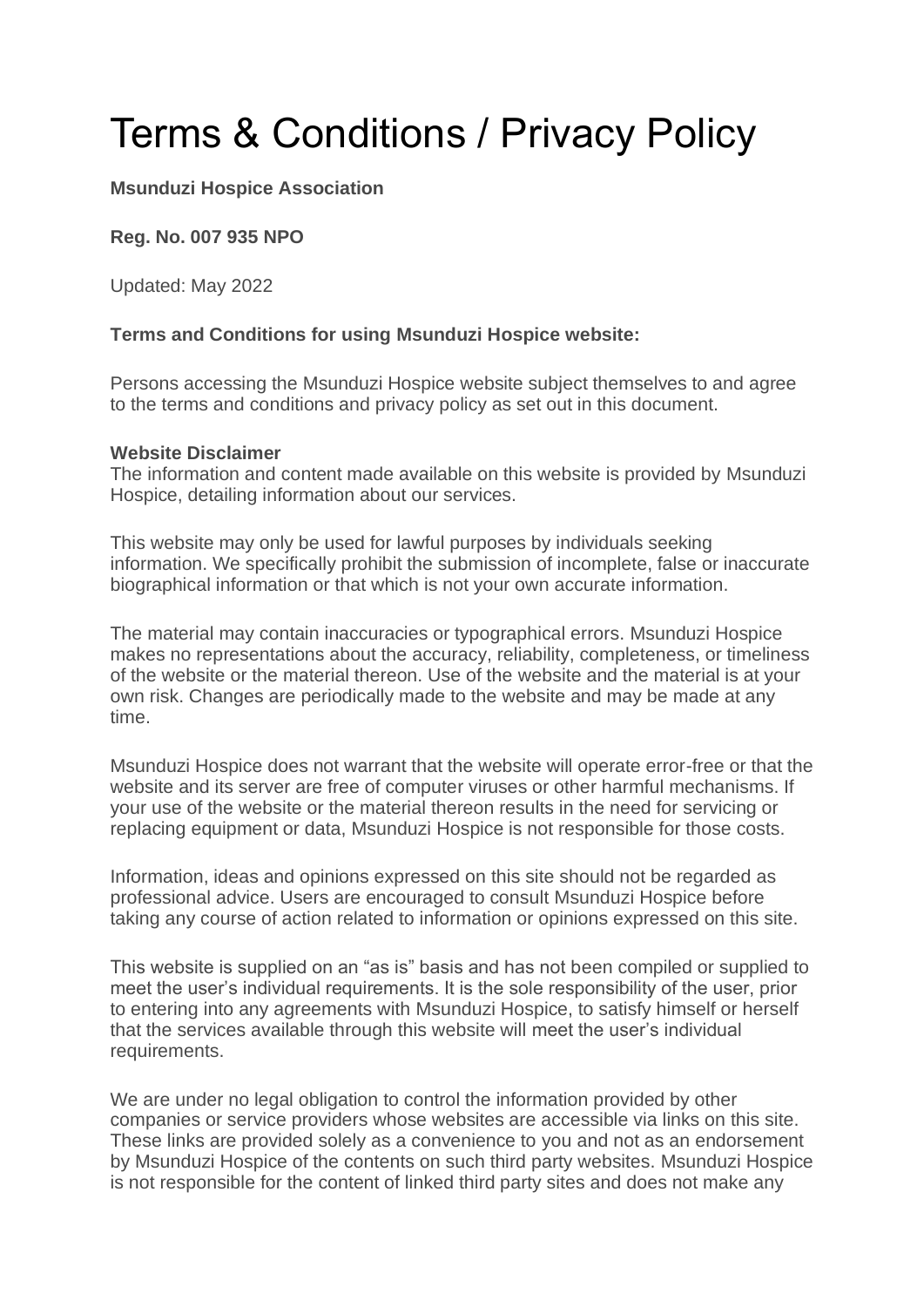representations regarding content or accuracy of materials on such third party websites. If you decide to access linked third party websites, you do so at your own risk.

## **Usage**

You will be able to access the website without registering your details with us. This website is only intended to provide the user with information regarding Msunduzi Hospice, products offered and services rendered.

Msunduzi Hospice authorizes the user to view, copy, print and download extracts from this website for own use on the following basis:

- a) such contents are used for information and / or non-commercial purposes only;
- b) no documents or related graphics on this website are modified in any way;
- c) no graphics on this website are used separately from accompanying text; and
- d) any of our copyright and trade mark notices and this permission notice appear in all copies.

Any photographs taken by Msunduzi Hospice representatives may appear on the website. If you would like us to remove a photograph, you can notify us by e-mail at [hospice@hospicekzn.co.za.](mailto:hospice@hospicekzn.co.za) Users wishing to use any content from this website for commercial purposes may only do so with prior written permission from Msunduzi Hospice. No part of this website may be reproduced or stored in any other website or included in any public or private electronic retrieval system or service without our prior written permission.

## **Intellectual Property Rights**

All content, trademarks and data on this website, including but not limited to text, designs, graphics, and icons are the property of Msunduzi Hospice. As such they are protected from infringement by domestic and international legislation and treaties. Subject to the right afforded to the user herein, all other rights to all intellectual property on this site are expressly reserved and no license to Msunduzi Hospice intellectual property has been granted on this website.

### **No Liability**

We, any other party (whether or not involved in creating, producing, maintaining or delivering this website), assumes no responsibility and shall not be liable for any damages to, or viruses that may infect your computer equipment, software, data or other property on account of your access to, use of, or browsing this website or your downloading of any materials, data, text or images from this website or any websites linked to this website. If your use of material on this website results in the need for servicing, repair or correction of equipment, software or data, you assume all costs thereof. You agree to indemnify us fully, defend and hold us, and our officers, directors, employees and agents, harmless from and against all claims, liability, damages, losses, costs (including reasonable legal fees) arising out of any breach of the terms and conditions by you, or your use of this website, or the use by any other person using your registration details.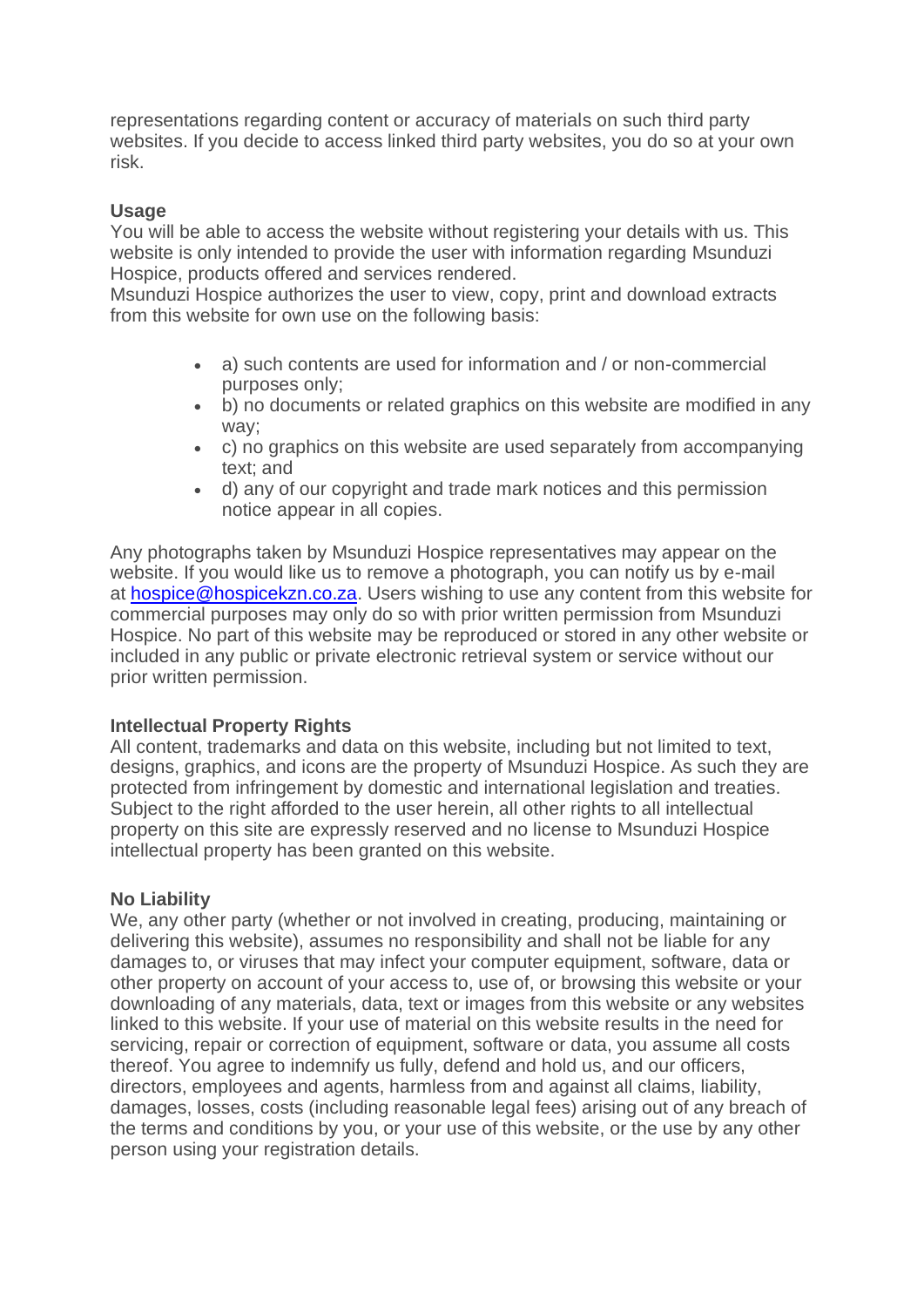Msunduzi Hospice accepts no responsibility or liability whatsoever arising from or in any way connected with the use of this website or its content. We will not be liable for the accuracy, completeness, adequacy, timeliness or comprehensiveness of the information contained on the website.

#### **Information not Updated, to be Relied on, Changes and Amendments**

While we endeavour to ensure that the information on this website is correct, we do not warrant the accuracy and completeness of the material on this website. We may make changes to the material on this website at any time without notice. The material on this website may be out of date, and we make no commitment to update such material.

We may at any time revise or update these terms and conditions. The user is bound by such revisions and should therefore periodically visit this page. If you do not wish to accept any new terms and conditions after we have given notice, you should not continue to use this website.

#### **Agreements in Terms of Section 21 of the Electronic Communications and Transactions Act**

No information or data on this website constitutes a solicitation, recommendation, endorsement or offer by Msunduzi Hospice, but merely an invitation to become informed and interact.

No agreements shall be concluded merely by sending a data message to this website or its owners.

### **Links to and from other websites**

Links to third party websites on this website are provided solely for your convenience. If you use these links, you leave this website. We have not reviewed all of these third party websites and do not control and are not responsible for these websites or their content or availability. We therefore do not endorse or make any representations about them, or any material found there, or any results that may be obtained from using them. If you decide to access any of the third party websites linked to this website, you do so entirely at your own risk.

If you would like to link to this website, you may only do so on the basis that you link to, but do not replicate, the home page of this website, and subject to the following conditions:

- a) you do not remove, distort or otherwise alter the size or appearance of our logo;
- b) you do not create a frame or any other browser or border environment around this website;
- c) you do not in any way imply that we are endorsing any products or services other than our own;
- d) you do not misrepresent your relationship with us nor present any other false information about us;
- e) you do not otherwise use any Msunduzi Hospice trademarks displayed on this website without our express written permission;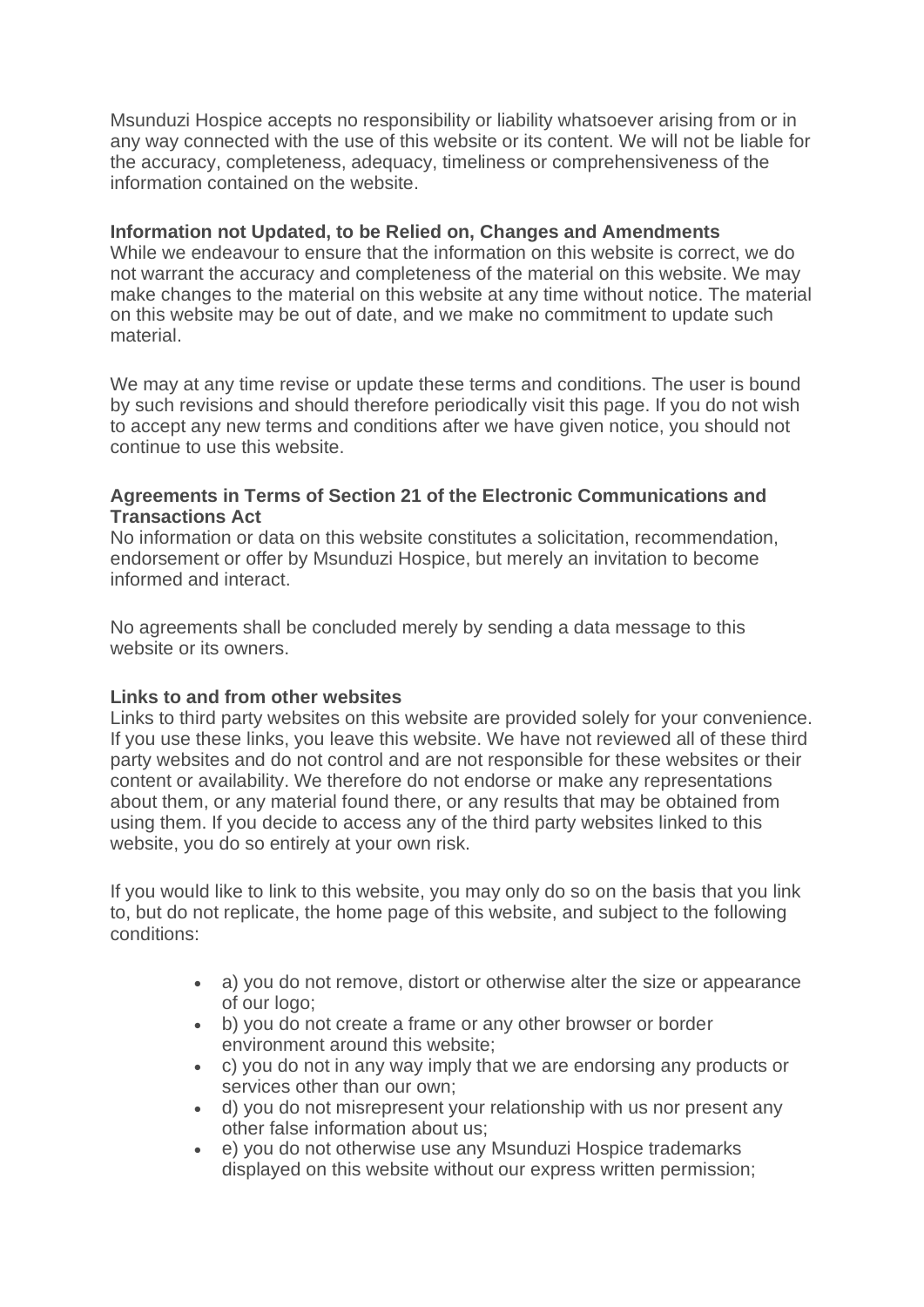- f) you do not link from a website that is not owned by you; and
- g) your website does not contain content that is distasteful, offensive or controversial, infringes any intellectual property rights or other rights of any other person or otherwise does not comply with all applicable laws and regulations.

You shall fully indemnify us for any loss or damage us or any of our organization may suffer or incur as a result of your breach of our conditions 'link to this website'.

## **Security of Information**

It is expressly prohibited for any person, business or entity to gain or attempt to gain unauthorized access to any page on this website, or to deliver or attempt to deliver any unauthorized, damaging or malicious code to this website. Any person who delivers or attempts any unauthorized, damaging or malicious code to this website or attempts to gain unauthorized access to any page on this website shall be held criminally liable. In the event that Msunduzi Hospice should suffer any damage or loss, civil damages will be claimed.

### **Severability**

These terms and conditions of use constitute the entire agreement between Msunduzi Hospice and the user of this website. Any failure by us to exercise or enforce any right or provision of these terms and conditions of use shall in no way constitute a waiver of such right or provision.

In the event that any term or condition of the use of the website is not fully enforceable or valid for any reason, such term(s) shall be severable from the remaining terms and conditions. The remaining terms and conditions shall not be affected by such enforceability or invalidity and shall remain enforceable and applicable.

### **Privacy Policy**

Msunduzi Hospice respects your privacy and is committed to keeping your information confidential. You can visit our website without divulge any personal information about yourself. However, we may collect and use the following kind of personal information:

- a) information about your use of this website;
- b) information that you provide using for the purpose of registering with the website;
- c) information about transactions carried out over this website;
- d) information that you provide for the purpose of subscribing to the website services; and
- e) any other information that you send to us.

### **Your details**

Personal information is used as is appropriate in the normal course of business to provide the services you have requested. We may retain any information for purposes of ongoing business relationships or to communicate directly with you. We will record your e-mail address if you send us a message. It will only be used for the purpose for which you provided it and will not be added to a mailing list unless you